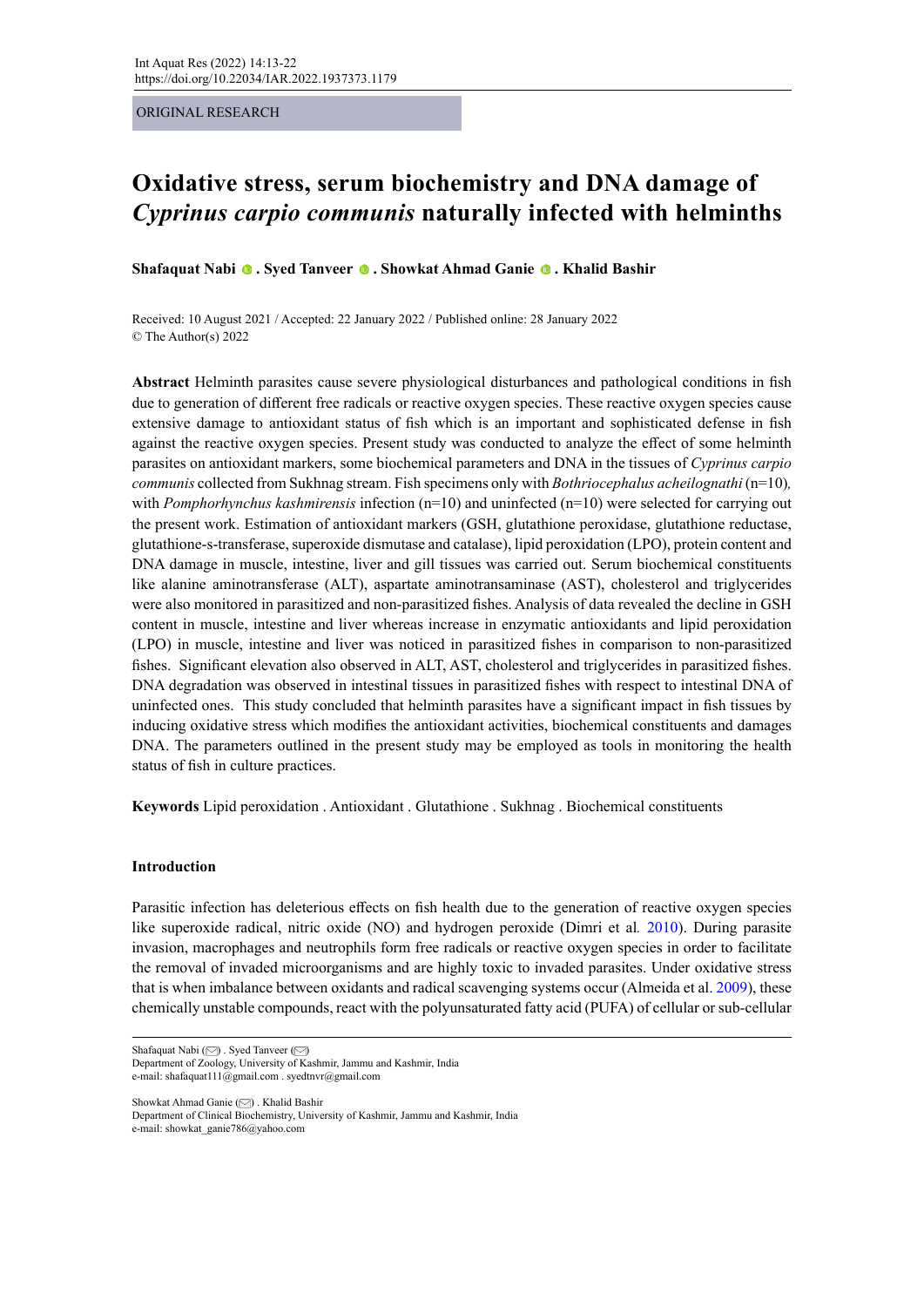membranes of the fish and leads to disintegration of membrane lipids called lipid peroxidation (Stumbo et al. 2012; Mordvinov et al. 2021). Due to increased level of ROS the structure of proteins, lipids, nucleic acids, etc. gets manipulated, leads to severe diseases and ultimately to cell death (Gaschler et al. 2017). The DNA damage due to free radical generation is an important risk factor for carcinogenesis and malignancies (Aldini et al*.* 2010). Evidences showed that the parasites can also induce changes in cholesterol in the blood serum, liver enzyme activities like serum aspartate transaminase (AST), alanine transaminase (ALT) and alkaline phosphatase (ALP).

In order to protect the cells from these reactive oxygen species fish are recruited with effective defense mechanisms called antioxidant system that destabilize the reactive oxygen species by terminating their chain reaction and protect various cells from oxidative damage (Varoni et al. 2016). The antioxidant defense system consists of enzymatic (Drogee 2002) and non-enzymatic antioxidants which terminate the chain reaction, scavenge free radicals and thus clear the damage of the cell. Non enzymatic antioxidant includes GSH that is called the master antioxidant of the cell (Gupta 2015) and reacts directly with free radicals. Enzymatic antioxidant includes superoxide dismutase that inactivates the superoxide ion by transforming it into hydrogen peroxide  $(H_2O_2)$  and molecular oxygen (McCord et al. 2005). Catalase quickly converts hydrogen peroxide into oxygen (O<sub>2</sub>) and water (H<sub>2</sub>O). Glutathione peroxidase converts lipid hydroperoxides into corresponding alcohols and free hydrogen peroxide to water in presence of glutathione (GSH) that acts as an electron donor. Glutathione reductase (GR) plays an important role in scavenging hydroxyl radicals, singlet oxygen, and various electrophiles. Glutathione-S- transferase (GST) an important antioxidant enzyme eliminates various by-products generated from oxidative reactions (Tjalkens et al. 1998).

In Jammu and Kashmir (India), lot of work has been carried out on helminth parasites of fish and it has been revealed that helminth parasite is one of the major factor for depleting the fish population in the water bodies of Kashmir (Chishti et al. 2006). Scanning of pertinent literature revealed that no work has been carried out regarding the impact of helminth parasites on antioxidant status, biochemical parameters and DNA in *Cyprinus carpio communis* in Kashmir. Hence a comprehensive work was undertaken to study the effect of helminths on the antioxidant status, biochemical parameters and DNA in *Cyprinus carpio communis* of Sukhnag stream (Budgam).

## **Materials and methods**

The study was conducted on *Cyprinus carpio communis* collected from Sukhnag stream in Jammu and Kashmir for three years from 2017- 2019. Sukhnag, is a torrential stream and one of the important tributary of River Jhelum. It is among the five major inflows of the Wular Lake (Ramsar site) (Bhat et al. 2014) and flows through Budgam district. It has its origin both from spring ' Sukhnag spring' (Sokha Nag; the spring of solace) and high altitude glacier called Damdam in Damsar near Tossa Maidan.

## Ethical considerations

The research protocol was approved by the Institutional Animal Ethics Committee, Department of Pharmaceutical Sciences, University of Kashmir and an approval certificate was issued with Approval no. F(IAEC-Approval/KU/2018/118). A similar approval was obtained from the Department of Fisheries, Jammu and Kashmir with approval no DOF/Tech/2017/8799-8801.

#### Fish collection

Fish specimens identified as *Cyprinus carpio communis,* Linnaeus, 1758 were collected from Sukhnag stream and brought alive to the Parasitological Research Laboratory, University of Kashmir by using small containers containing water. Fish hosts were identified using the keys given by Skeleton (2001). *Cyprinus carpio communis* is commonly called as Scale carp and locally as " Punjab gaad" Its body is elongated with comparatively small head and convex dorsal portion. For serum biochemical analysis careful collection of blood was done via venipuncture of the caudal vein using 2 ml syringes from the collected fishes. Blood samples were collected in tubes and subjected to centrifugation at 3000 rpm for 10 minutes in order to get serum. Serum obtained was stored at -20º C until analyzed (Kundu et al. 2016).

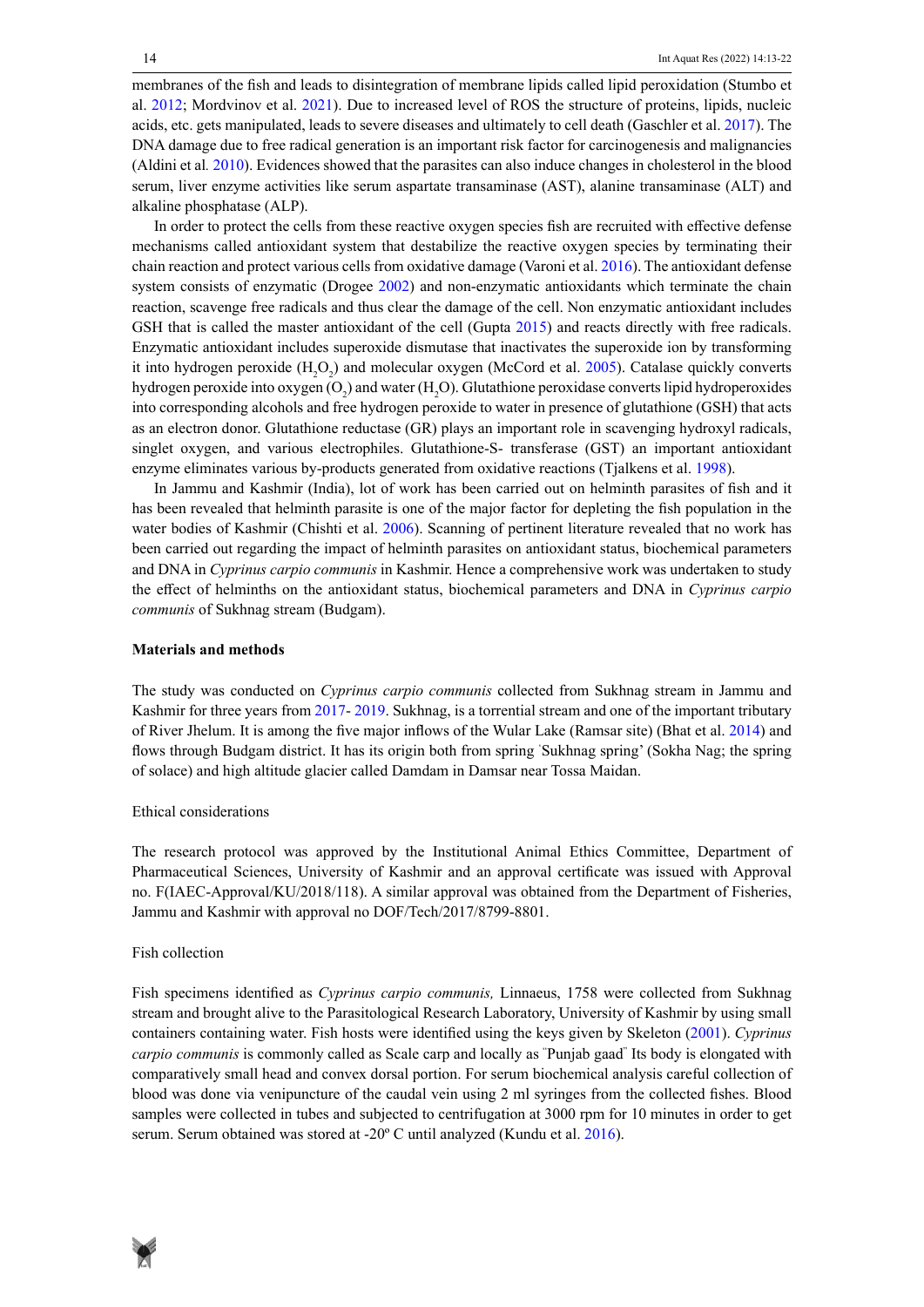#### Examination of the fish for ectoparasites and endoparasites

The fishes were first killed and then external body surfaces like opercula, mouth cavity and the fins were carefully scanned for helminth parasites. The gills were removed in petridishes containing normal saline (0.7% Nacl, Cable 1958). The fishes were dissected for internal examination and the body cavities as well as visceral organs were scanned thoroughly for the presence of helminth parasites. Identification of helminth parasites was carried out by the keys given by Yamaguti (1971) and Hoffman (1999). Helminth parasites recovered from fish were identified as *Bothriocephalus acheilognathi* Yamaguti*,* 1934 (cestode) and *Pomphorhynchus kashmirensis* Kaw, 1950 (acanthocephalan)*.* The permanent slides of collected specimens of helminths were deposited in the "Zoological Museum", Department of Zoology, University of Kashmir, India. Acquisition numbers: ZoKU-Hel/04202 and ZoKU-Hel/04602 were assigned for *Bothriocephalus acheilognathi* Yamaguti, 1934 *and Pomphorhynchus kashmirensis* Kaw, 1950, respectively.

#### Antioxidant analysis

For analyzing the antioxidant status, both infected and healthy fishes were dissected. Organs such as intestine, muscle, liver and gill tissues were removed from the dissected fishes, immediately washed with ice-cold 0.9% saline solution to remove blood, weighed and homogenized in a homogenizing buffer (50 mM Tris-HCl, 1.15% KCl, pH 7.4) by using homogenizer. The homogenate was centrifuged at 10,000 rpm for 10 minutes. The sediment was discarded and the supernatant was collected and stored at 4ºC. The resulting supernatant fraction was used to determine antioxidant activities as well as lipid peroxidation.

Estimation of non-enzymatic antioxidant assay (GSH)

The activity of GSH was assayed by the method of Moren et al. (1979). Glutathione content or GSH was calculated using molar extension coefficient of 13,100.

Estimation of Lipid peroxidation: Lipid peroxidation was assessed by the formation of thiobarbituric acid reactive substances using the method of Nichans et al. (1968). The absorbance of the clear supernatant obtained on centrifugation was measured against reference blank at 535 nm.

#### Estimation of enzymatic antioxidant assay

Estimation of Glutathione Peroxidase activity: GPX activity in the tissue homogenates was estimated by using the method of Sharma et al. (2001). The activity of GPX was determined spectrophotometrically at 340 nm by measuring NADPH oxidation. The enzyme activity was calculated as n moles of NADPH oxidized/min/mg of protein using the molar extinction coefficient of  $6.22 \times 10^3$  M<sup>-1</sup> cm<sup>-1</sup>.

Estimation of Glutathione Reductase activity: GR activity was estimated by using the method of Sharma et al. (2001). Absorbance of the mixture that is the oxidation of NADPH was recorded spectrophotometrically at 340 nm. The enzyme activity was calculated as n moles NADPH oxidized/min/mg of protein using molar extinction coefficient of  $6.22 \times 10^3$  M<sup>-1</sup> cm<sup>-1</sup>.

Estimation of Glutathione-S-Transferase activity: Activity of GST was assessed by the method of Haque et al. (2003). The change in absorbance was recorded at 340 nm and the enzyme activity was calculated as n moles of CDNB conjugates formed/min/mg protein using molar extinction coefficient of  $9.6 \times 10^3$  M<sup>-1</sup> cm<sup>-1</sup>.

Estimation of Superoxide dismutase activity: SOD activity was carried out according to the method described by Beauchamp et al. (1971). Units of SOD activity were expressed as the amount of enzyme required to inhibit the reduction of NBT by 50%.

Estimation of Catalase activity: CAT activity was assayed by the method of Claiborne (1985). Change in absorbance is recorded spectrophotometrically at 240 nm. Then CAT activity is calculated in terms of nm of  $H_2O_2$  consumed/minute/mg protein.

Estimation of Protein: Protein concentration was estimated by Lowery method (1951). In this method first standard BSA solution was prepared by dissolving 50 mg of BSA in 100ml distilled water.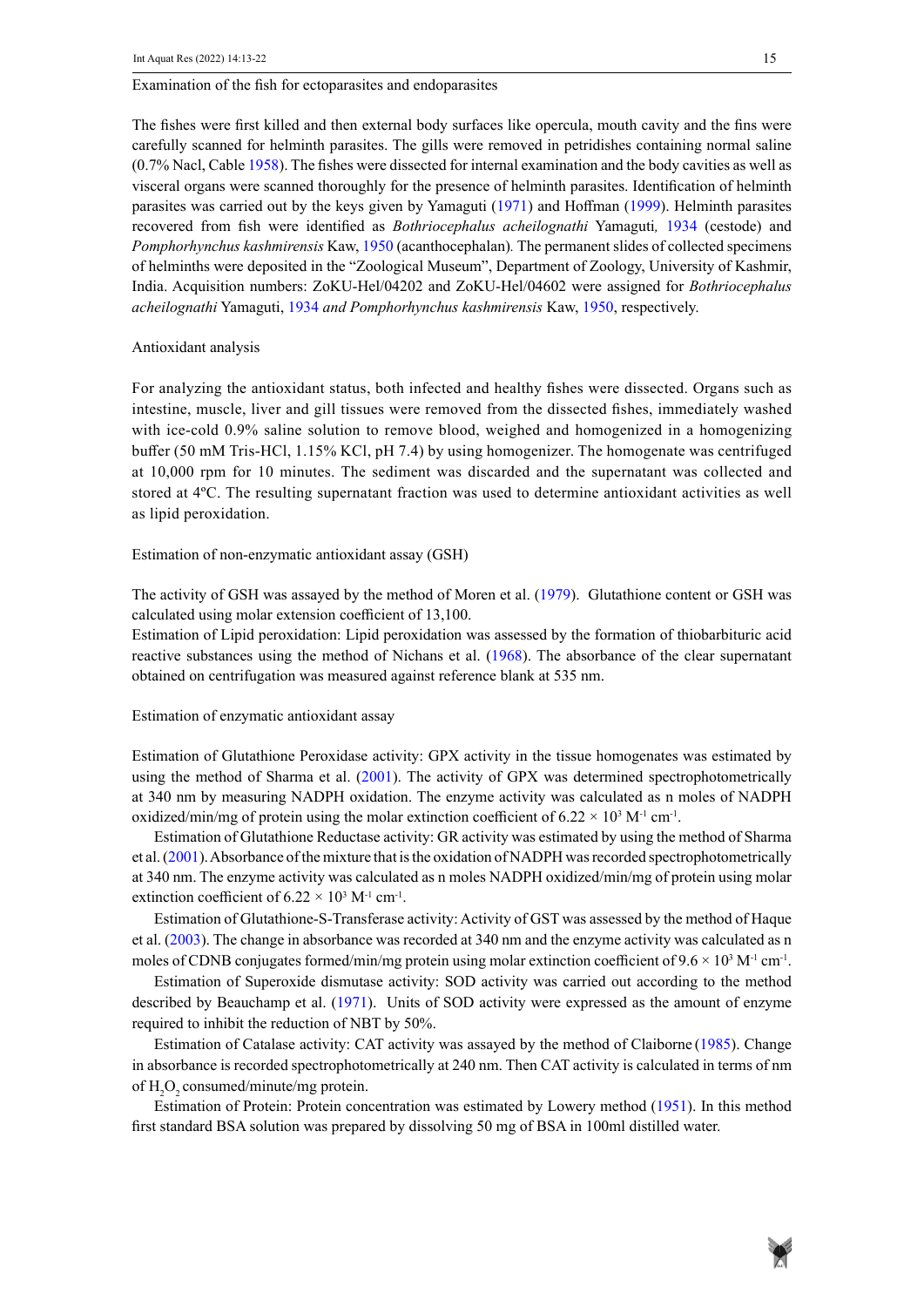## Biochemical analysis

Serum of both infected and uninfected fish of *S. plagiostomus* stored at -20º C were analyzed for biochemical parameters like ALT, AST, cholesterol and triglycerides by using commercially available kits of ERBA.

b) Aspartate aminotransaminase (AST): Analyzed by ERBA kit (Cat. No. 120204).

d) Triglycerides: Analyzed by ERBA kit (Cat. No. 120211).

## DNA analysis

DNA extraction: DNA was extracted from fish samples (muscle, intestine, liver and gills) of healthy as well as infected fishes using the method of Biase et al. (2002) with certain modifications. DNA extraction from muscle, intestine, liver and gill tissues was done by using 0.5 ml lysis buffer and incubated at 55<sup>º</sup> C for several hours that resulted in complete digestion. Then one volume of isopropanol was added to the lysate and the samples were mixed or swirled untill precipitation was complete (about 10-20 minutes) (viscosity completely gone). The DNA was recovered from the solution by lifting the aggregated precipitate with the help of disposable yellow tip. Excess liquid was dabbed off and the DNA was dispersed in a prelabbled eppendorf tube, depending on the size of the precipitate, containing 20- 500ul to 10 mM Tris HCl, 0.1 mM EDTA, pH 7.5. For complete dissolution of the DNA several hours of agitation at 37°C or 55°C was required. DNA was then analyzed by submarine electrophoresis.

## Submarine electrophoresis

For carrying out submarine electrophoresis first 1% Agarose gel was prepared. In submarine electrophoresis, 10 µLs sample and 10 µLs bromophenol blue were loaded in separate wells. 1X TAE was used as loading buffer. Then the gel was allowed to run for 30 minutes at 100 volt and exposed to UV light. Photographs were taken for confirming the DNA quality. Presence of highly resolved high molecular weight band indicates good quality DNA whereas presence of a smeared band is an indication of DNA degradation.

## Statistical analysis

Data were recorded, entered and fed into Microsoft Excel work sheet and then analyzed by Minitab Version 13 and SPSS Version 16. The data were represented as mean of ten independent experiments presented as mean± standard deviation. One way ANOVA with Tukey's test was used to test the significant differences in antioxidant and biochemical parameters of helminth infected fishes in comparison to uninfected ones which were considered to be significant when the p-value obtained was  $\leq 0.05$  (using a significance level of 5%).

## **Results**

An overall comparison of enzyme activities in the infected and uninfected muscle, intestine, liver and gill tissues of *C. carpio communis* revealed a unique pattern in their order of activities. Results showed the higher activities of GSH, CAT, SOD and protein content in intestinal tissues followed by muscle, then liver and lowest in gills of uninfected fish. Activities of GPX, GR and GST were maximum in intestinal tissues, followed by liver, then muscle and lowest in gill tissues of uninfected fish. LPO levels were higher in gill tissues followed by liver, then muscle and lowest in intestinal tissues of uninfected fish (Table 1). In general, we observed that the *C. carpio communis* infected with helminth parasites demonstrated an elevation in the level of the antioxidant enzymes as compared to uninfected fish. However results revealed the content of GSH and protein declined in infected fish when compared with uninfected ones. Observations reported significant decline (P <0.05) in GSH content of muscle, intestine, liver but not in gill tissues of *C. carpio communis* infected with *B. acheilognathi* (47.48%, 65.22%, 59.79%, 7.01%) and with *P. kashmirensis*  (41.9%, 53.47%, 47.42%, 1.75%) respectively in comparison to GSH content of uninfected fish. Significant increases (p <0.05) in lipid peroxidation (LPO) of fish with *B. acheilognathi* in muscle, intestine, liver were



a) Alanine aminotransferase (ALT): Analyzed by ERBA kit (Cat. No.120207).

c) Cholesterol: Analyzed by ERBA kit (Cat. No. 120194).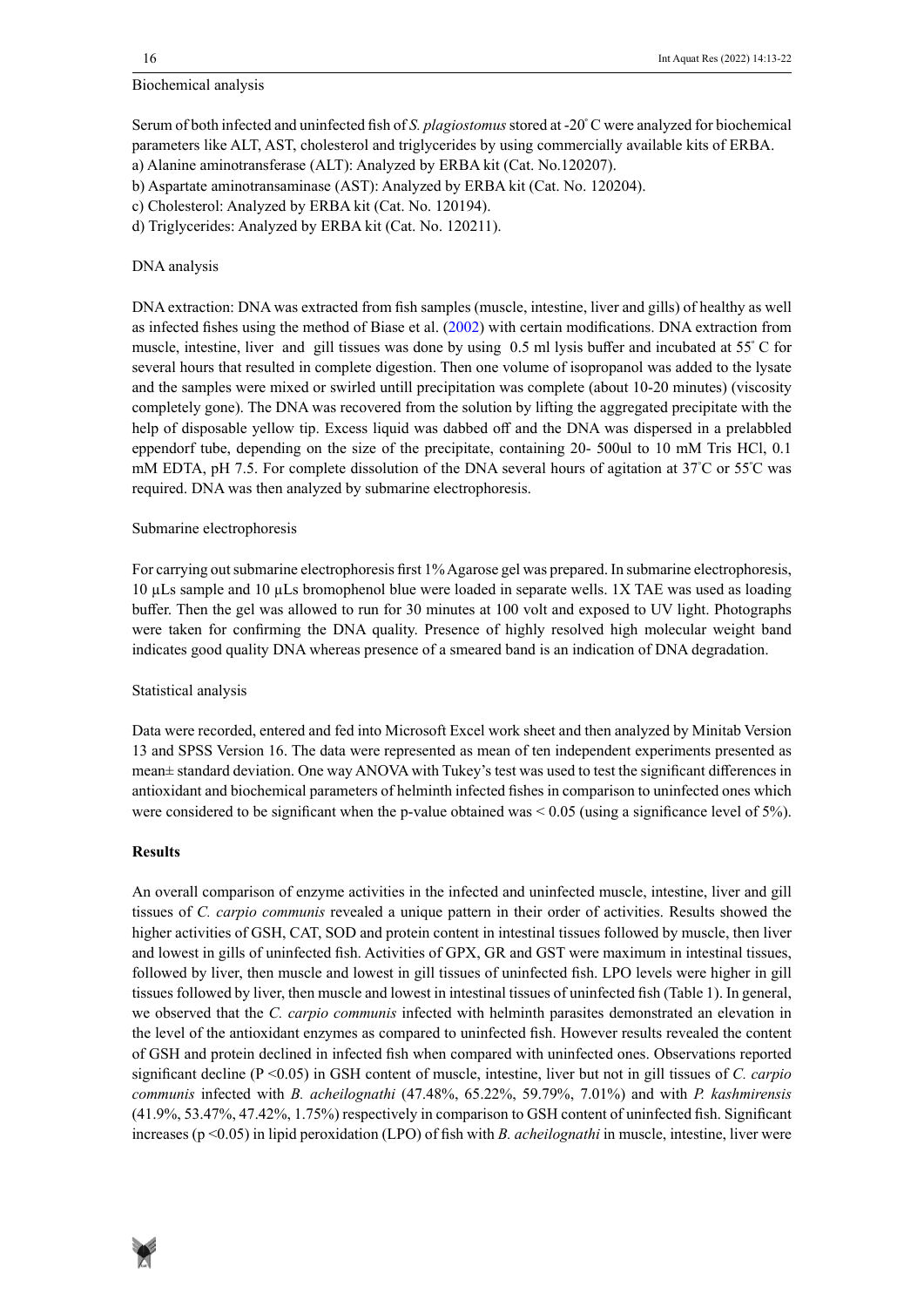**Table 1: Effect of helminths on antioxidant parameters in** *Cyprinus carpio communis* **Table 1** Effect of helminths on antioxidant parameters in *Cyprinus carpio communis*

| Antioxidant parameters                                                           | Organs    | Uninfected<br>Fish             | Fish infected with <i>B.acheilognathi</i> | Fish infected with <i>P.kashmirensis</i> |  |
|----------------------------------------------------------------------------------|-----------|--------------------------------|-------------------------------------------|------------------------------------------|--|
|                                                                                  | Muscle    | $0.377 \pm 0.026$ <sup>a</sup> | $0.198 \pm 0.002^b$                       | $0.219 \pm 0.018$ <sup>c</sup>           |  |
| GSH (nmoles of GSH<br>conjugated/gram of tissue)                                 | Intestine | $0.877 \pm 0.013$ <sup>a</sup> | $0.305 \pm 0.011^b$                       | $0.408 \pm 0.012$ <sup>c</sup>           |  |
|                                                                                  | Liver     | $0.097 \pm 0.003$ <sup>a</sup> | $0.039 \pm 0.003^b$                       | $0.051 \pm 0.008^{\circ}$                |  |
|                                                                                  | Gills     | $0.057 \pm 0.005^{\mathrm{a}}$ | $0.053 \pm 0.002$ <sup>a</sup>            | $0.056 \pm 0.006^a$                      |  |
|                                                                                  | Muscle    | $0.479 \pm 0.033$ <sup>a</sup> | $1.14 \pm 0.051$ <sup>b</sup>             | $0.92 \pm 0.028$ c                       |  |
| LPO (nmoles of MDA<br>formed/h/gm tissue)                                        | Intestine | $0.272 \pm 0.031$ <sup>a</sup> | $0.76 \pm 0.023^b$                        | $0.709 \pm 0.085$ <sup>c</sup>           |  |
|                                                                                  | Liver     | $0.538 \pm 0.017$ <sup>a</sup> | $1.492 \pm 0.039$ <sup>b</sup>            | $1.146 \pm 0.023$ <sup>c</sup>           |  |
|                                                                                  | Gills     | $0.568 \pm 0.036$ <sup>a</sup> | $0.560 \pm 0.048$ <sup>a</sup>            | $0.565 \pm 0.048$ <sup>a</sup>           |  |
| GPX (nmoles of NADPH<br>oxidized/min/mg protein)                                 | Muscle    | $0.806 \pm 0.02$ <sup>a</sup>  | $1.109 \pm 0.027$ <sup>b</sup>            | $1.12 \pm 0.025^{\circ}$                 |  |
|                                                                                  | Intestine | $2.33 \pm 0.04^a$              | $3.385 \pm 0.027^b$                       | $3.579 \pm 0.038$ °                      |  |
|                                                                                  | Liver     | $0.942 \pm 0.014$ <sup>a</sup> | $1.567 \pm 0.021^{\mathrm{b}}$            | $1.814 \pm 0.016$ <sup>c</sup>           |  |
|                                                                                  | Gills     | $0.386 \pm 0.028$ <sup>a</sup> | $0.389 \pm 0.019^a$                       | $0.396 \pm 0.025^{\text{a}}$             |  |
|                                                                                  | Muscle    | $1.844 \pm 0.036$ <sup>a</sup> | $2.535 \pm 0.025^b$                       | $2.602 \pm 0.057$ °                      |  |
|                                                                                  | Intestine | $4.01 \pm 0.057$ <sup>a</sup>  | $5.755 \pm 0.024$ <sup>b</sup>            | $6.15 \pm 0.064$ °                       |  |
| GR (nmoles of NADPH<br>oxidized/min/mg protein)                                  | Liver     | $2 \pm 0.048^{\rm a}$          | $3.124 \pm 0.018$ <sup>b</sup>            | $4.069 \pm 0.082$ <sup>c</sup>           |  |
|                                                                                  | Gills     | $0.96 \pm 0.042$ <sup>a</sup>  | $0.97 \pm 0.042$ <sup>a</sup>             | $0.98 \pm 0.090^a$                       |  |
|                                                                                  | Muscle    | $0.163 \pm 0.016^a$            | $0.358 \pm 0.018$ <sup>b</sup>            | $0.589 \pm 0.028$ <sup>c</sup>           |  |
| GST (nmoles of CDNB<br>conjugates/min/mg protein)                                | Intestine | $0.922 \pm 0.015^a$            | $2.16 \pm 0.022^b$                        | $3.82 \pm 0.01$ °                        |  |
|                                                                                  | Liver     | $0.22 \pm 0.014$ <sup>a</sup>  | $0.71 \pm 0.014^b$                        | $0.98 \pm 0.015$ <sup>c</sup>            |  |
|                                                                                  | Gills     | $0.055 \pm 0.017$ <sup>a</sup> | $0.059 \pm 0.017^a$                       | $0.060 \pm 0.010^a$                      |  |
|                                                                                  | Muscle    | $0.483 \pm 0.034$ <sup>a</sup> | $0.942 \pm 0.031$ <sup>b</sup>            | $1.008 \pm 0.015$ <sup>c</sup>           |  |
| SOD (the amount of enzyme<br>required to inhibit the<br>reduction of NBT by 50%) | Intestine | $1.578 \pm 0.047$ <sup>a</sup> | $3.68 \pm 0.016^b$                        | $3.977 \pm 0.022$ <sup>c</sup>           |  |
|                                                                                  | Liver     | $0.338 \pm 0.018^a$            | $1.025 \pm 0.026$ <sup>b</sup>            | $1.097 \pm 0.037$ <sup>b</sup>           |  |
|                                                                                  | Gills     | $0.196 \pm 0.038$ <sup>a</sup> | $0.197 \pm 0.040^a$                       | $0.199 \pm 0.025$ <sup>a</sup>           |  |
|                                                                                  | Muscle    | $0.129 \pm 0.004$ <sup>a</sup> | $0.328 \pm 0.007$ <sup>b</sup>            | $0.424 \pm 0.009$ <sup>c</sup>           |  |
| CAT (nmoles of $H_2O_2$<br>consumed /min/mg protein)                             | Intestine | $0.194 \pm 0.002$ <sup>a</sup> | $0.542 \pm 0.006^b$                       | $0.775 \pm 0.002$ <sup>c</sup>           |  |
|                                                                                  | Liver     | $0.098 \pm 0.001$ <sup>a</sup> | $0.282 \pm 0.003^b$                       | $0.327 \pm 0.002$ <sup>c</sup>           |  |
|                                                                                  | Gills     | $0.031 \pm 0.002$ <sup>a</sup> | $0.034 \pm 0.003$ <sup>a</sup>            | $0.036 \pm 0.001$ <sup>a</sup>           |  |
|                                                                                  | Muscle    | $329 \pm 19.2^{\text{a}}$      | $267.2 \pm 12.2^b$                        | $328 \pm 12.9^a$                         |  |
|                                                                                  | Intestine | $336.2 \pm 12.8^a$             | $71.3 \pm 7.4^b$                          | $184 \pm 10.8$ °                         |  |
| Protein content (mg%)                                                            | Liver     | $264.63 \pm 13.04^a$           | $185.33 \pm 10.38$ <sup>b</sup>           | $207.57 \pm 9.43$ °                      |  |
|                                                                                  | Gills     | $256.5 \pm 5.4^a$              | 255.02±5.9 <sup>a</sup>                   | 255.06±5.5 <sup>a</sup>                  |  |

Data are presented as Mean  $\pm$  SD. Values with different superscripts <sup>a, b, c</sup> within each row are significantly different as determined by Tukeys test (P<0.05)

137.99%, 179.41%, 177.32%, and with *P. kashmirensis* were 92.06% , 159.66%, 113%, whereas gills of infected fish showed non-significant increase  $(P > 0.05)$  by 1.4% and 0.5% respectively in comparison to LPO levels of uninfected fish. Elevation in GPX activity (P < 0.05) in muscle, intestine, liver were 37.59%, 45.27%, 66.34%, in fish infected with *B. acheilognathi* whereas non-significant (P ˃0.05) elevation as 0.7% was in gills. Similar trend was reported in GPX activities of fish with *P. kashmirensis* (38.95%, 53.60%, 92.56% and 2.5% in muscle, intestine, liver and gill tissues respectively). Significant elevation ( $P < 0.05$ ) in GR activities in muscle, intestine, liver in fish infected with *B. acheilognathi* were 37.47%, 43.51%, 56.2%, but gills showed non-significant (P ˃0.05) elevation in GR activities (1.04%). Fish with *P. kashmirensis* showed GR activity significantly ( $P \le 0.05$ ) increased in muscle (41.10%), intestine (53.36%) and liver (103.45%) whereas showed non-significant ( $p > 0.05$ ) elevation in gill tissues (2.08%) in comparison to uninfected fish.

Significant increase  $(P \le 0.05)$  in GST activity in muscle (119.63%, 261.3%), intestine (134.27%, 314.31%), liver (222.72%, 345.45%) and non-significant increase as 7.27% and 9.09% in gill tissues infected with *B. acheilognathi* and with *P. kashmirensis* were recorded as compared to uninfected fish. Significant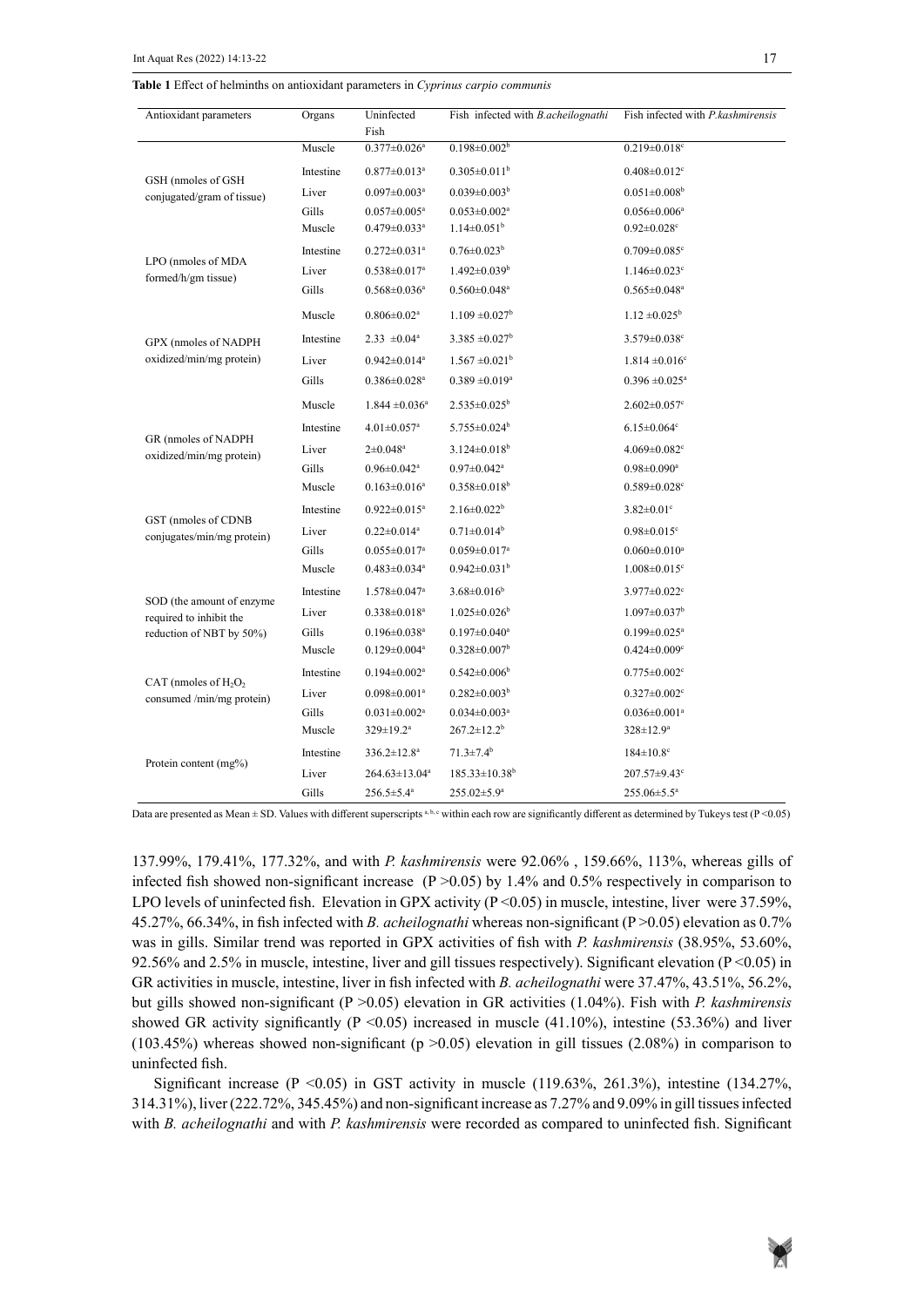| <b>Table 2</b> Effect of helminths on various biochemical parameters in C, carpio communis |  |  |  |  |  |  |
|--------------------------------------------------------------------------------------------|--|--|--|--|--|--|
|--------------------------------------------------------------------------------------------|--|--|--|--|--|--|

| Biochemical parameters | Uninfected fish               | Fish Infected with <i>B. acheilognathi</i> | Fish Infected with P. kashmirensis |
|------------------------|-------------------------------|--------------------------------------------|------------------------------------|
| ALT U/L                | $30.74 \pm 17.8^{\circ}$      | $64.78 \pm 10.6^b$                         | 54.24 $\pm$ 13.01 $^{\circ}$       |
| AST U/L                | $246.5 \pm 22.2^{\circ}$      | $514.7 \pm 21.5^{\circ}$                   | $375.3 \pm 23.5$ °                 |
| Cholesterol mg/dl      | $164.8 \pm 19.5^{\circ}$      | $292.2 \pm 18.2^b$                         | $223.7 \pm 13.0^{\circ}$           |
| Triglycerides mg/dl    | $77.2 \pm 17.37$ <sup>a</sup> | $115.95 \pm 20.56^{\mathrm{b}}$            | $104.04 \pm 16.3$ °                |

Values with different superscripts a,b,c within each row are significantly different as determined by Tukey's test  $(P < 0.05)$ 

increase (P <0.05) in SOD activities in muscle, intestine, liver in fish infected with *B. acheilognathi* were 95.03%, 133.20%, 203.25%, respectively and non-significant  $(P > 0.05)$  increase in gill tissues was 0.51%. Fish with *P. kashmirensis* showed significant increase (P <0.05) in SOD activities in muscle (108.69%), intestine (152.02%), liver (224.55%), and non-significant (P  $>0.05$ ) increase in gill tissues (1.5%). Significant elevation ( $p \le 0.05$ ) in catalase activity in muscle, intestine, liver but non-significant (P ˃0.05) in gill tissues of fish infected with *B. acheilognathi* were 154.26%, 179.38%, 187.75% 9.67%. Similar trend in catalase activities were recorded in fish with *P. kashmirensis* (muscle: 228.68%, intestine: 299.48%, liver: 233.67% and gills:10.12% ). Significant decline were reported (P <0.05) in protein content in muscle (18.78%), intestine (78.79%) and liver (29.96%) in fish infected with *B. acheilognathi* whereas in gills non-significant decline (P ˃0.05) (0.57% ) was found. Fish with infection of *P. kashmirensis* showed non-significant decline of protein content in muscle  $(0.3\%)$  and gill tissues  $(0.56\%)$  (P  $>0.05$ ), however significant decline  $(P \le 0.05)$  were in intestine  $(45.27%)$  and liver tissues  $(21.56%)$  (Table 1).

In addition to antioxidant analysis in the tissues of infected and uninfected *C. carpio communis* we also analyzed the effect of helminth parasites on biochemical parameters like alanine aminotransferase (ALT), aspartate aminotransferase (AST), cholesterol and triglycerides in *C. carpio communis* (Table 2). Observations noticed the biochemical parameters significantly increased in infected fish as compared to uninfected fish. Significant percentage increase  $(P < 0.05)$  reported in serum biochemical components like ALT (alanine aminotransferase), AST (aspartate aminotransferase), cholesterol and triglycerides levels were 110.73%, 108.80%, 77.30%, 50.19% in fish infected with *B. acheilognathi* and 76.44%, 52.25%, 35.74%, 34.76% in fish with *P. kashmirensis* infection in comparison to uninfected fishes.

Effect of helminth infection on DNA of muscle, intestine, liver and gill tissues in *Cyprinus carpio communis* 

The effect of *Bothriocephalus acheilognathi* and *Pomphorhynchus kashmirensis* on muscle and intestinal DNA of *Cyprinus carpio communis* collected from Nallah Sukhnag is shown in Fig. 1. Fig. 2 shows the effect of *Bothriocephalus acheilognathi* and *Pomphorhynchus kashmirensis* on DNA in liver and gill tissues of *Cyprinus carpio communis*. The results showed the damage of DNA in intestinal tissues infected with *Bothriocephalus acheilognathi* and *Pomphorhynchus kashmirensis* as DNA is in diffused form in intestinal tissues of infected fish when compared with the intestinal DNA of uninfected fish. DNA in muscle, liver and gills are in the form of intact bands in uninfected as well as in infected fishes that represents no damage in DNA.

#### **Discussion**

In current study non-enzymatic antioxidant (GSH) content showed significant decline in muscle, intestine, liver and gill tissues in fishes of *C. carpio communis* infected with *Bothriocephalus acheilognathi* and *Pomphorhynchus kashmirensis* that is strongly supported by Mozhdeganloo et al. (2013) who found the infection of *Dactylogyrus spp.* reduced the level of GSH in the gills of goldfish (*Carassius auratus*). Nabi et al. (2017) also reported decline of GSH content in *S. plagiostomus* infected with *Pomphorhynchus sp.* infection.In current study, elevation has been observed in GPX and GR activities of *C. carpio communis* in muscle, intestine, liver tissues but not in gills that is strongly supported by Al-Olayan et al. (2015) who observed the increase in GPX and GR activities in muscle and liver tissues under the infection of encysted metacercaria of *Diplostomum tilapiae* and *Heterophyes sp.* in *Tilapia zillii.* Significant increase in GPX activity was also observed in liver of *Sarotherodon galilaeus* infected with *Diplostomum tilapiae,* 

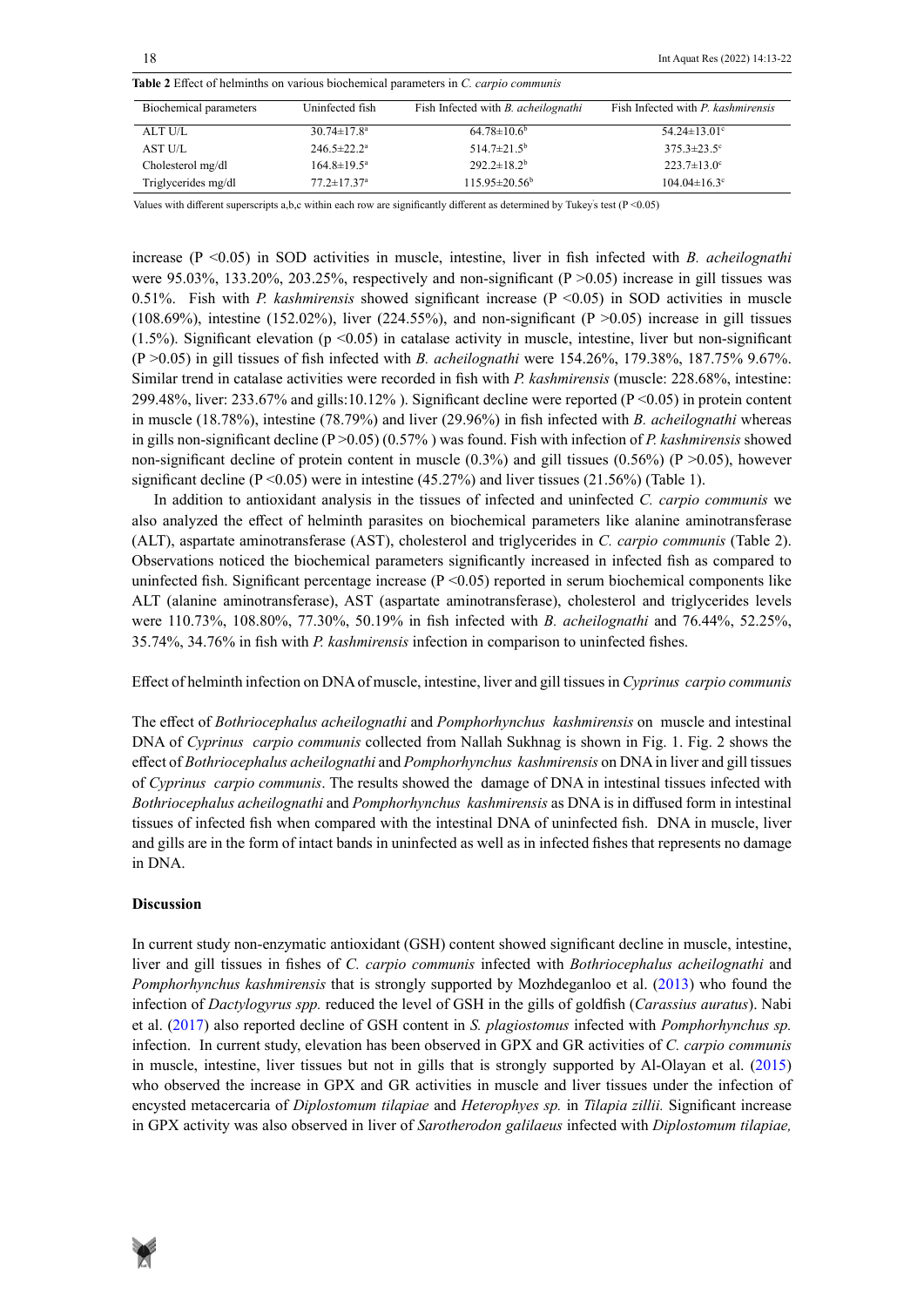

` **Fig. 1** Shows muscle and intestinal DNA of fish. Lane 1 represents the DNA in muscle of uninfected fish, Lane 2 represents the muscle kashmirensis, Lane 4 represents the intestinal DNA of uninfected fish, Lane 5 represents the intestinal DNA of fish infected with Bothriocephalus acheilognathi and Lane 6 represents the intestinal DNA of fish infected with Pomphorhynchus kashmirensis. DNA of fish infected with *Bothriocephalus acheilognathi,* Lane 3 represents the muscle DNA of fish infected with *Pomphorhynchus* 



**Fig. 2** Shows liver and gill DNA of infected fish. Lane 1 represents liver DNA of uninfected fish, Lane 2 represents liver DNA of fish infected with *Bothriocephalus acheilognathi,* Lane 3 represents liver DNA of fish infected with *Pomphorhynchus kashmirensis,* Lane 4 represents DNA of gills of uninfected fish, Lane 5 represents DNA of gills of fish infected with *Bothriocephalus acheilog*nathi and Lane 6 represents DNA of gills in fish infected with *Pomphorhynchus kashmirensis*.

*Centrocestus formacenus and Hetrophyes sp.* Our results showed increase in GST, CAT and SOD activities in infected *C. carpio communis* that is in accordance to Skuratovskaya et al. (2013) who found enhancement in GST, CAT and SOD activities infected with *Merlangius merlangus euxinus* fishes. Our results are also in accordance to Samani et al. (2018) who observed increase in catalase activity in blood of pigeons infected with *Haemoproteus columbae*. Elevated levels of MDA/lipid peroxidation were observed in muscle, intestine and liver in infected *C. carpio communis* in the present study which is in accordance with the study carried out by Azimzadeh (2016) who reported an elevation of MDA in Rainbow Trout (*Oncorhynchus mykiss* Walbaum 1792) with Ichthyophthiriasis. Nabi et al. (2017) also reported lipid peroxidation in *S. plagiostomus* infected with *Pomphorhynchus sp.* infection. David et al. (2005) and Eissa et al. (2014) also noticed the increase in MDA levels in fish infected with parasites which is the measure of lipid peroxidation. Sahreen et al. (2021) alsoreported increase in GPX, GR, GST, SOD, CAT activities and lipid peroxidation in Indian catfish (*Wallago attu*) infected with piscine trematode *Isoparorchis hypselobagri.*  According to David et al. (2005) parasite induces oxidative stress (an imbalance between pro-oxidants and non-enzymatic antioxidants) and a higher level of membrane damage in the fish that is lipid peroxidation.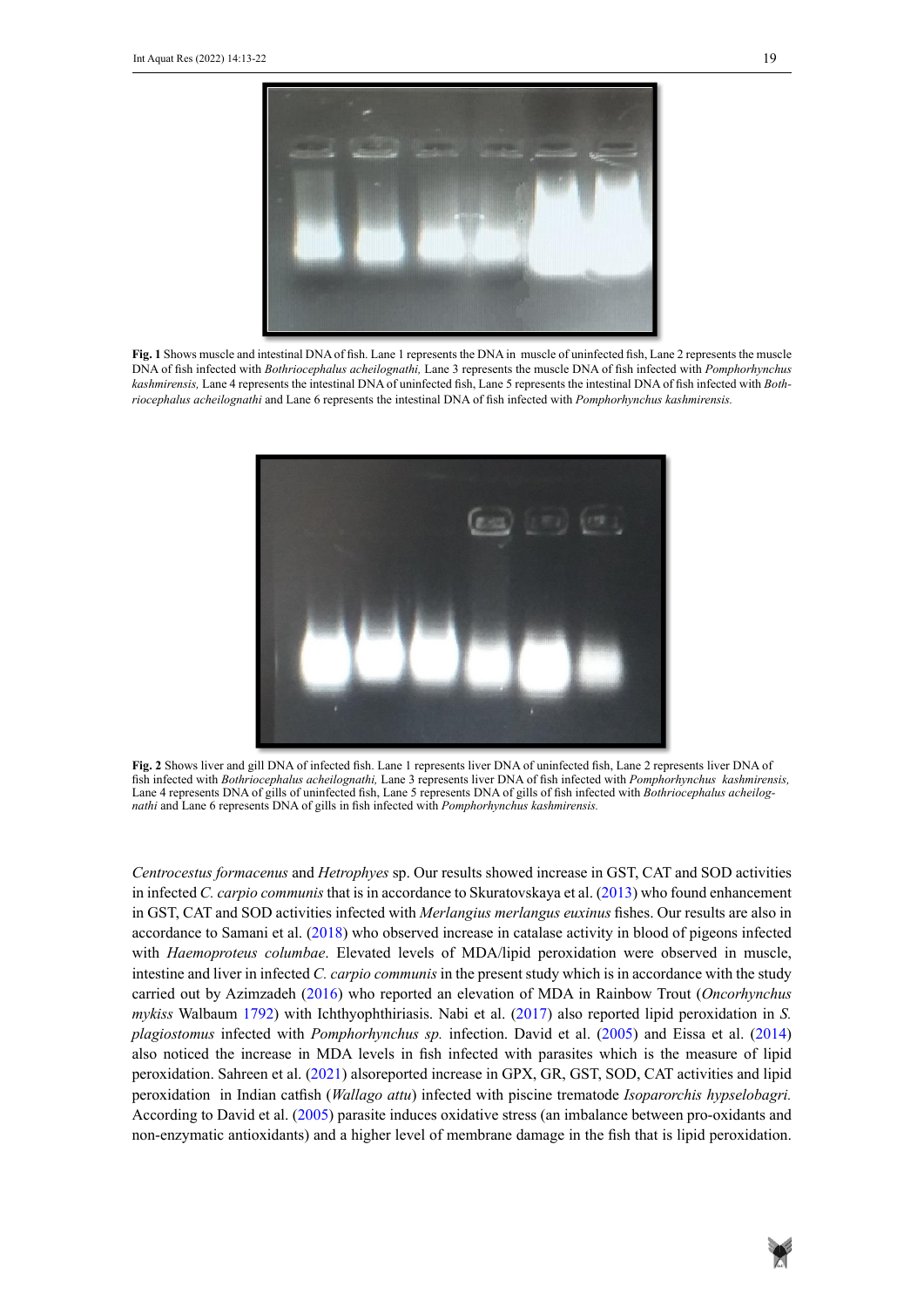In present study no significant elevation of lipid peroxidation was observed in gills of fishes infected with helminthes that is attributed to antioxidant defense mechanisms which are sufficient to neutralize oxidative stress in these organs (Saluja et al. 1999). Elevated levels of lipid peroxidation in current study might be due to increase in free radical generation that could have damaged the lipid membranes (Eissa et al. 2014). Protein concentration decreased in infected *C. carpio communis* in muscle, intestine and liver tissues as compared to non-parasitized ones in the present investigation which is supported by the study performed by Mustafa (2000) who observed the decrease in protein and also in lipid concentration in muscle, liver and ovaries of Powan (*Coregonus lavaretus*) infected with *Diphyllobothrium spp.* (Cestoda) from Scotland. Nabi et al. (2017) also reported decline in protein content in *S. plagiostomus* with *Pomphorhynchus sp.* infection.

According to Lemly et al. (1984), fishes in order to eliminate parasites from their body require more energy that leads to more oxygen requirement and in turn generates free radicals which are the main cause for oxidative stress. GSH is an important cellular scavenger of free radicals and so an important defense in cells that protect them from the damage caused by these molecules. Decline in thiol level is considered an important cause for modulating the antioxidant activities. Elevation in antioxidant enzyme activities in our results could be attributed to the larger degree of immunity and protection shown by *C. carpio communis* against helminth parasites (Garcia et al. 2011). This increase in antioxidant response observed in present endeavor in the tissues of *C. carpio communis* could be also due to the efficiency of this fish to neutrilize the oxidative stress caused by helminths (Dautremepuits et al. 2003).

Among different enzymes elevation in GST, SOD and CAT was more in infected *C. carpio communis* as they are the first line of defense enzymes against ROS production and thus predicted their efficient role in neutralizing the impact of ROS. Maximum percentage increase or fold increase of antioxidant status in infected *C. carpio communis* were observed in intestine and liver tissues in comparison to other organs that might be due to their active involvement in neutralizing the free radicals, generated during helminth infection (Dhiraj et al. 2014). In current study significant percent increase in biochemical parameters like ALT, AST, cholesterol and triglycerides were reported in *C. carpio communis* infected with parasites. Our findings are also supported by Kundu et al. (2015) who found significant increase in ALT, AST and cholesterol in Freshwater Fish *Channa punctatus* infected with Nematode Parasite *Eustrongylides sp.*  Rastiannasab et al. (2015) reported elevation in enzymatic activity ALT, AST of Common carp, *Cyprinus carpio* in response to parasites, *Dactylogyrus spp.* and *Gyrodactylus spp.* A similar result was observed by Nnabuchi et al. (2015) in catfishes from Anambra River, Nigeria. Omeji et al. (2018) reported elevation in ALT and AST in selected bagrid species from lower river Benue Nigeria under the infection of nematodes. Increased content of cholesterol and triglycerides is attributed to the increase in degredaion of lipids to overcome the shortage of energy due to inadequate absorption of carbohydrate and glycogen shortage in parasitized fishes. The increased lipolysis has been reported to liberate triglycerides and non-esterified fatty acids which are processed by the liver into acetyl CoA in the tricarboxylic acid cycle for energy production (Al-Attar 2010). Elevation in the activities of ALT and AST in infected fish is an indication of extensive liver damage that has resulted in impaired liver function (Svoboda et al. 2001).

In current study, DNA degradation was found in intestinal tissues of infected *C. carpio communis* when compared with the tissues of *C. carpio communis*. Our results are supported by Bagdonas et al. (2007) who reported DNA damage in erythrocytes of Prussian carp (*Carassius auratus gibelio*) infected with *Aeromonas* and *Pseudomonas* bacteria causing ulcerative disease in fish Our findings are also supported by Kucukkurt et al. (2014) who reported damage in DNA of goats naturally infected with *Babesia ovis*. Helminth parasites have been reported to activate macrophages, mast cells, eosinophils that generates nitric oxide (NO) from L-arginine and is considered as the main cause for DNA damage (Wink et al. 1991).

## **Conclusion**

In current study, rise in lipid peroxidation levels and antioxidant enzymes in the tissues of infected fish was observed which is mainly due to the oxidative stress caus.ed by the helminths. Oxidative stress and increase in lipid peroxidation levels resulted in the decline of GSH content and damaged DNA of infected tissues. This study concluded that study of antioxidant defense system and DNA damage in helminth infected fish is important as it serves as an important marker of oxidant exposure and play a crucial role in assessing the

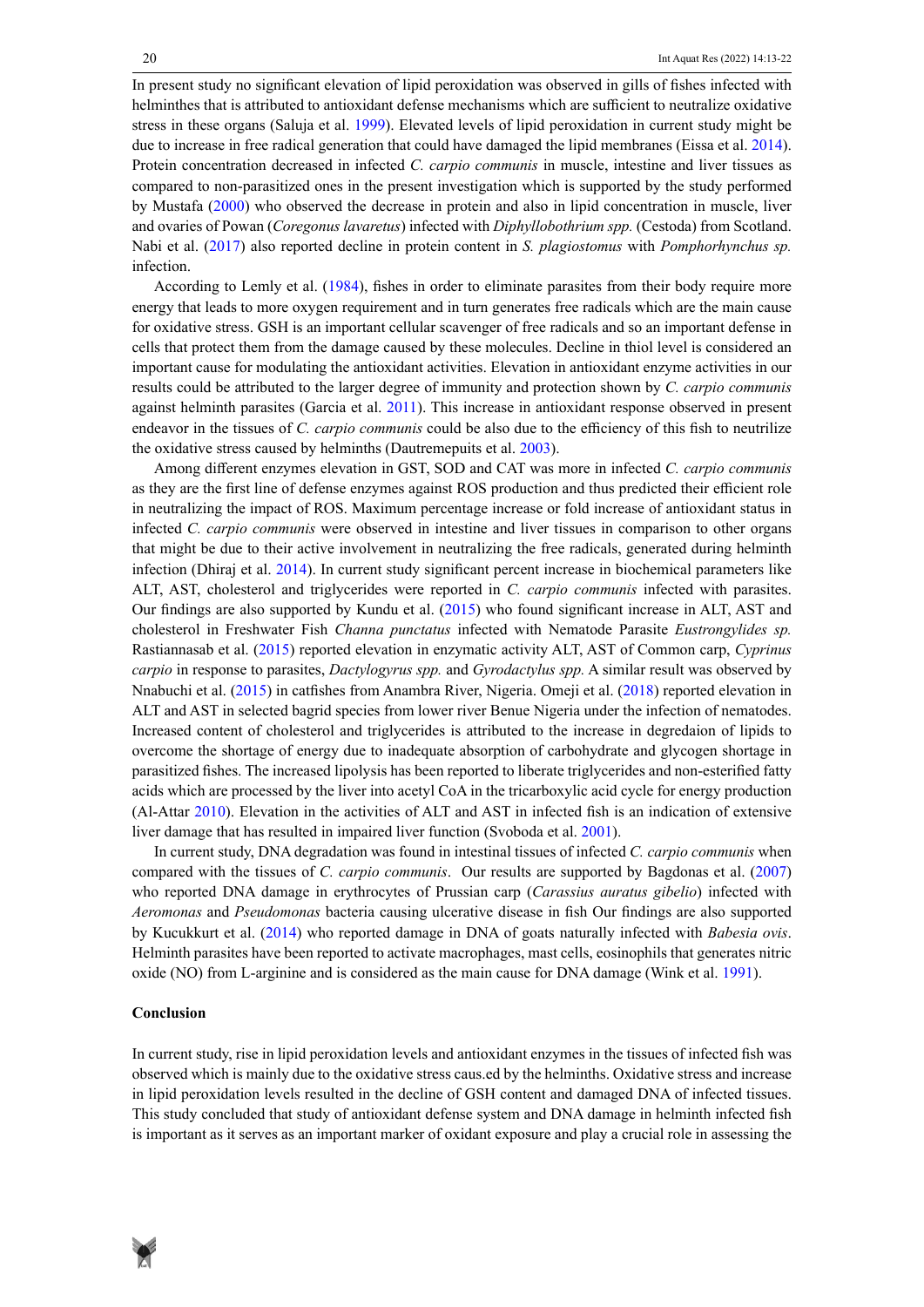risk of oxidative damage in humans by the consumption of such fish. The observations of this study provide information regarding the characteristic features of biochemical, and antioxidant changes in fish due to helminth infection, suggesting that antioxidant parameters and serum biochemical studies may be effective in monitoring the effects of helminth infestation in fish; and would be effective in fishery management programs.

**List of Abbreviations** ALT, Alanine aminotransferase; AST, Aspartate aminotransferase; NBT, Nitro blue tetrazonium chloride; CAT, Catalase; SOD, Superoxide dismutase; GST, Glutathione S transferase; GSH, Glutathione; LPO, lipid peroxidation; DNA, Deoxyribonucleic acid; MDA, Melonylaldehyde; ROS, Reactive oxygen species; GPX, Glutathione peroxidase; GR, Glutathione reductase; HCl, Hydrogen Chloride; NaCl, Sodium Chloride; NADPH, Nicotineamide Adenine Dinucleotide Phosphate; NBT, Nitro Blue Tetrazonium Chloride; CDNB,1-Chloro-2,4-Dinitrobenzene; DTNB, Dithiobisnitrobenzoic Acid, EDTA, Ethylene Diamine Tetra acetic Acid; TBA, Thiobarbituric Acid; TCA, Trichloro Acetic Acid;  $\rm H_2O_2$  Hydrogen peroxide ; UV, Ultravoilet

**Competing interests** The authors have no conflicts of interest to declare.

**Author's Contributions** ST and SAG designed and supervised the experiments. SN was involved in collecting the sample from the Sukhnag stream, isolated the parasites from different organs of fish, prepared the host sample for antioxidant, biochemical, DNA assays, prepared the manuscript and carried out the statistical analysis. KB analysed the data.

**Acknowledgements** The authors are thankful to the HODs, Department of Zoology and Department of Clinical Biochemistry, University of Kashmir for providing the necessary laboratory facilities. Thanks to our colleagues for technical support.

#### **References**

- Al-Attar AM (2010) Hematological, biochemical and histopathological studies on Marsh Frog *Rana ridibanda* naturally infected with *Waltonella duboisi*. Int J Zool Res 6(3):199-213
- Aldini G, Yeum KJ, Niki E, Russell R (2010) Biomarkers for antioxidant defense and oxidative damage: principles and practical applications. Wiley-Blackwell, USA
- Almeida JA, Barreto RE, Novelli ELB, Castro FJ, Moron SE (2009) Oxidative stress biomarkers and aggressive behavior in fish exposed to aquatic cadmium contamination. Neotrop Ichthyol 7:103–108
- Al-Olayan EM, Metwally DM (2015) Role of some stressful ecological factors on cultured *Nile tilapia* in relation to metacercarial affections. Int J Adv Res 3(9):398 – 401
- Azimzadeh K (2016) Comparative studies of some haematologial and serological indices in Rainbow Trout (*Oncorhynchus mykiss*  Walbaum 1792) with Ichthyophthiriasis. Turk J Fish and Aquat Sc 16:611-621
- Bagdonas E, Lazutka JR **(**2007) Evaluation of DNA damage by means of the comet assay and micronucleus test in erythrocytes of Prussian carp (*Carassius auratus gibelio*) infected with ulcerative disease. Biologia 53(3):1–5
- [Beauchamp C](http://www.ncbi.nlm.nih.gov/pubmed/?term=Beauchamp C%5BAuthor%5D&cauthor=true&cauthor_uid=4943714), [Fridovich I](http://www.ncbi.nlm.nih.gov/pubmed/?term=Fridovich I%5BAuthor%5D&cauthor=true&cauthor_uid=4943714) (1971) Superoxide dismutase: improved assays and an assay applicable to acrylamide gels. [Anal](http://www.ncbi.nlm.nih.gov/pubmed/4943714) Biochem 44(1):276-87
- Bhat SA, Meraj G, Yaseen S, Pandit AK (2014) Statistical assessment of water quality parameters for pollution source identification in sukhnag stream: an inflow stream of Lake Wular (Ramsar site), Kashmir Himalaya. J Ecosyst 1-18
- Biase FH, Franco L, Goulart R, Antunes RC (2002) Protocol for extraction of genomic DNA from swine solid tissues. Genet Mol Biol 25(3):313-315
- Cable RM (1958) An illustrated laboratory manual of parasitology. Burgess publishing company
- Chishti MZ, Fayaz A, Rukhsana A, Mehboobul H, Rehana (2006 b) Study of factors responsible for the decline of native fish *Schizothorax* spp. with emphasis on parasitism and pollution, Paper presented at international conference on parasitology, Scotland,7-9 August 2006
- Claiborne A (1985) Catalase activity. In: Greenwald, R. A. (ed), CRC Handbook of methods of oxygen radicals research, CRC press, Boca Raton
- Dautremepuits C, Betoulle S, Vernet G (2003) Stimulation of antioxidant enzymes levels in carp (*Cyprinus carpio*) infected by *Ptychobothrium sp.* (Cestoda). Fish Shellfish Immunol 15:467-471
- David JM, Lila GB, François G, Andree DG (2005) Joint effects of parasitism and pollution on oxidative stress biomarkers in yellow perch *Perca flavescens*. Dis Aquat Org 63:77-84
- Dhiraj C, Sujata B (2014) The histopathological and ultrastructural analysis of microsporidian infection in catla (*Catla catla*) and their effects on antioxidant enzymes and protein expression. Int J Adv Res 2(1):608-624
- Dimri U, Sharma MC, Yamdagni A, Ranjan R, Zama MMS (2010) Psoroptic mange infestation increases oxidative stress and decreases antioxidant status in sheep. Vet Parasitol 168:318–322
- Drogee W (2002) Free radicals in the physiological control of cell function. Review Physiol Rev 82:47-95
- Eissa IAM, Derwa HI, Ismail M, Ramadan RA, Zaki M, Mohamed N (2014) Use of enzyme activities as biomarkers for oxidative stress induced by metacercarial affections in some cultured tilapia species. Life Sci J 11(3):228-233
- Garcia LO, Beckera AG, Bertuzzia T, Cunhaa MA, Kochhannb D, Finamora IA, Riffel APK, Llesuyc S, Pavanatoa MA, and Baldisserotto M (2011) Oxidative stress parameters in silver catfish (*Rhamdia quelen*) juveniles infected with *Ichthyophthirius multifiliis* and maintained at different levels of water ph. Vet Parasitol 178:15–21
- Gaschler MM, and Stockwell BR (2017) Lipid peroxidation in cell death. Biochem Biophys Res Commun 482:419–425
- Gupta K, Gupta N, Anjum A, Gupta DK (2014) Taxometry and ecology of a new species of *Diplozoon nordman*, 1832 from the gills of *Schizothorax richardsoni*, inhabitants of poonch river, Jammu and Kashmir state, India. The Bioscan 9(3):917-923
- Haque R, Bin-Hafeez B, Parvez S, Pandey S, Sayeed I, Ali M, Raisuddin S (2003) Aqueous extract of walnut (*Juglans regia* L.) protects mice against cyclophosphamide induced biochemical toxicity. Hum Exp Toxicol 22(9):473-480